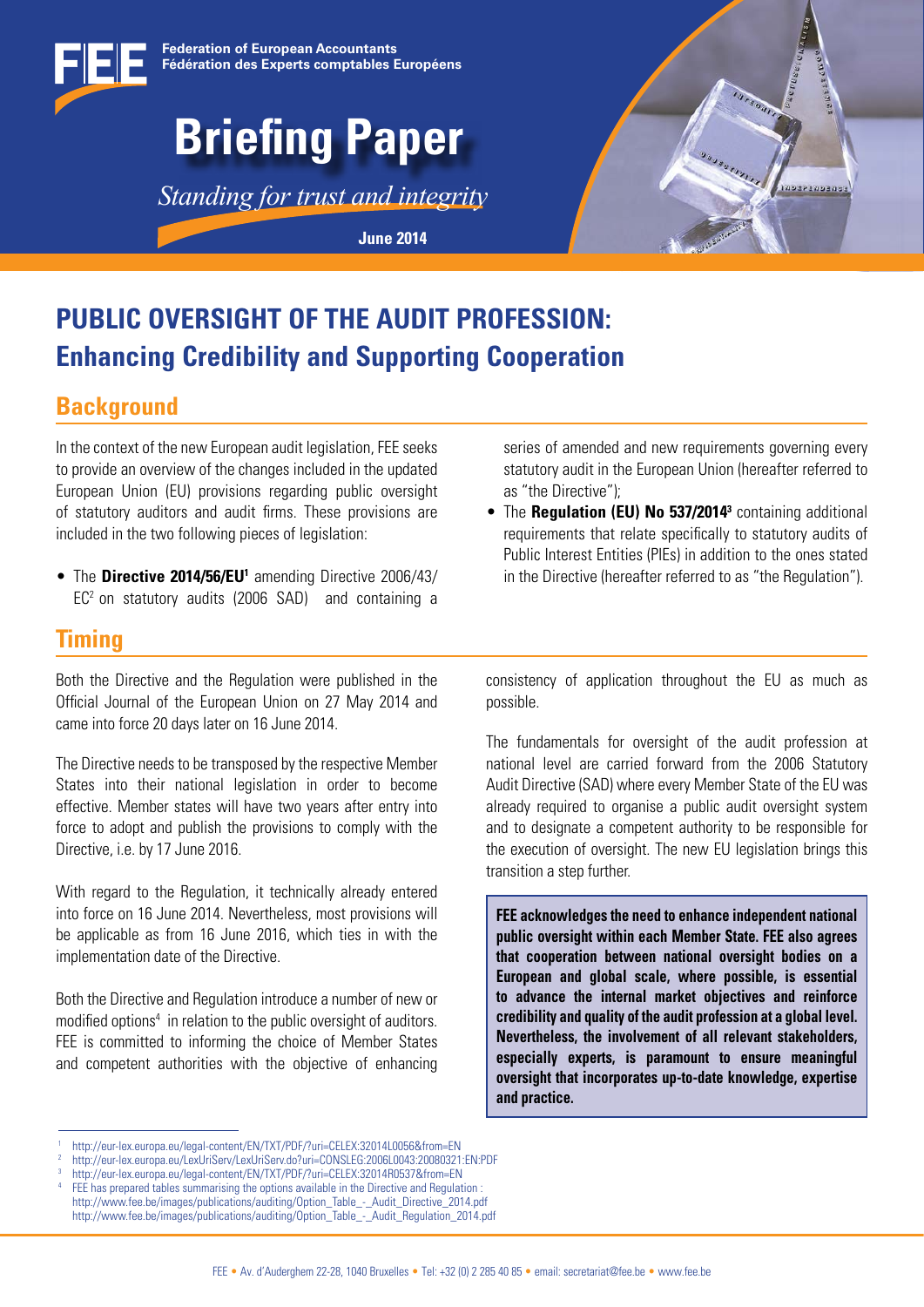## **Competent authorities**

#### **Designation, tasks and powers**

As from the 2006 SAD, the system of oversight is to be organised by each Member State, but the responsibility for oversight should be delegated to one or more competent authorities designated by law. The appointment of the competent authority(ies) must be communicated to the European Commission. Member States shall designate one specific competent authority bearing the ultimate responsibility.

Although the legislative text does not include requirements for the composition of the competent authority, FEE supports an oversight system that reflects a wide range of stakeholders and not merely government officials, such as representatives of business, regulators and shareholders who are knowledgeable in the areas relevant to statutory audit. In addition, as set out below, practitioners may be engaged to carry out specific tasks and may also be assisted by experts when this is essential for the proper fulfilment of its mission. FEE also supports the position that competent authorities should have adequate funding and resources to undertake their activities.

Designated competent authorities have ultimate responsibility for the oversight of:

- The approval and registration of auditors and audit firms;
- The adoption of standards (professional ethics, internal quality control of audit firms and auditing), except for the adoption of standards, where those standards are adopted or approved by other Member State authorities;
- The continuing education of auditors; and
- The quality assurance, investigative and administrative disciplinary systems<sup>5</sup>.

#### **Tasks to be delegated to professional bodies**

Member States may delegate, or allow competent authorities to delegate, any of their tasks to other bodies and authorities<sup>6</sup>.

Directive, Article 32 (4)

According to the legislative text, specific criteria need to be met for this purpose:

- Conditions for delegation and tasks to be delegated should be specified;
- The issue of conflict of interest is to be addressed prior to the delegation;
- When the competent authority itself has effectively delegated, the competent authority shall be able to reclaim the delegated competences on a case by case basis when necessary.

The legislation provides for the delegation of certain oversight tasks from the competent authority to professional bodies. However, there are restrictions with regards to PIE audits<sup>7</sup>. Reference is made to the table below:

| <b>OVERSIGHT OF</b>                                                             | non PIEs         | <b>PIEs</b>                                                                                                                                                                                         |
|---------------------------------------------------------------------------------|------------------|-----------------------------------------------------------------------------------------------------------------------------------------------------------------------------------------------------|
| <b>Approval and</b><br>registration of<br>statutory auditors<br>and audit firms | may be delegated | may be delegated                                                                                                                                                                                    |
| <b>Adoption</b><br>of relevant<br><b>standards</b>                              | may be delegated | may be delegated                                                                                                                                                                                    |
| <b>Continuing</b><br>education                                                  | may be delegated | may be delegated                                                                                                                                                                                    |
| <b>Quality assurance</b><br>system                                              | may be delegated | may NOT be<br>delegated                                                                                                                                                                             |
| <b>Investigative and</b><br><b>administrative</b><br>disciplinary<br>system     | may be delegated | <b>Member States are</b><br>provided with an<br>option to delegate<br>the tasks related<br>to sanctions and<br>measures, but<br>only to a body<br>independent from<br>the profession <sup>8</sup> . |

This possibility to delegate certain tasks provides a level of flexibility to Member States and their competent authorities, which are best placed and sufficiently competent to make qualified judgements about the level of delegation that is appropriate to their own specific market conditions. It also

<sup>6</sup> Option available in Article 32 (4b) of the Directive

Option available in Article 24 (1) of the Regulation

Option available in Article 24 of the Regulation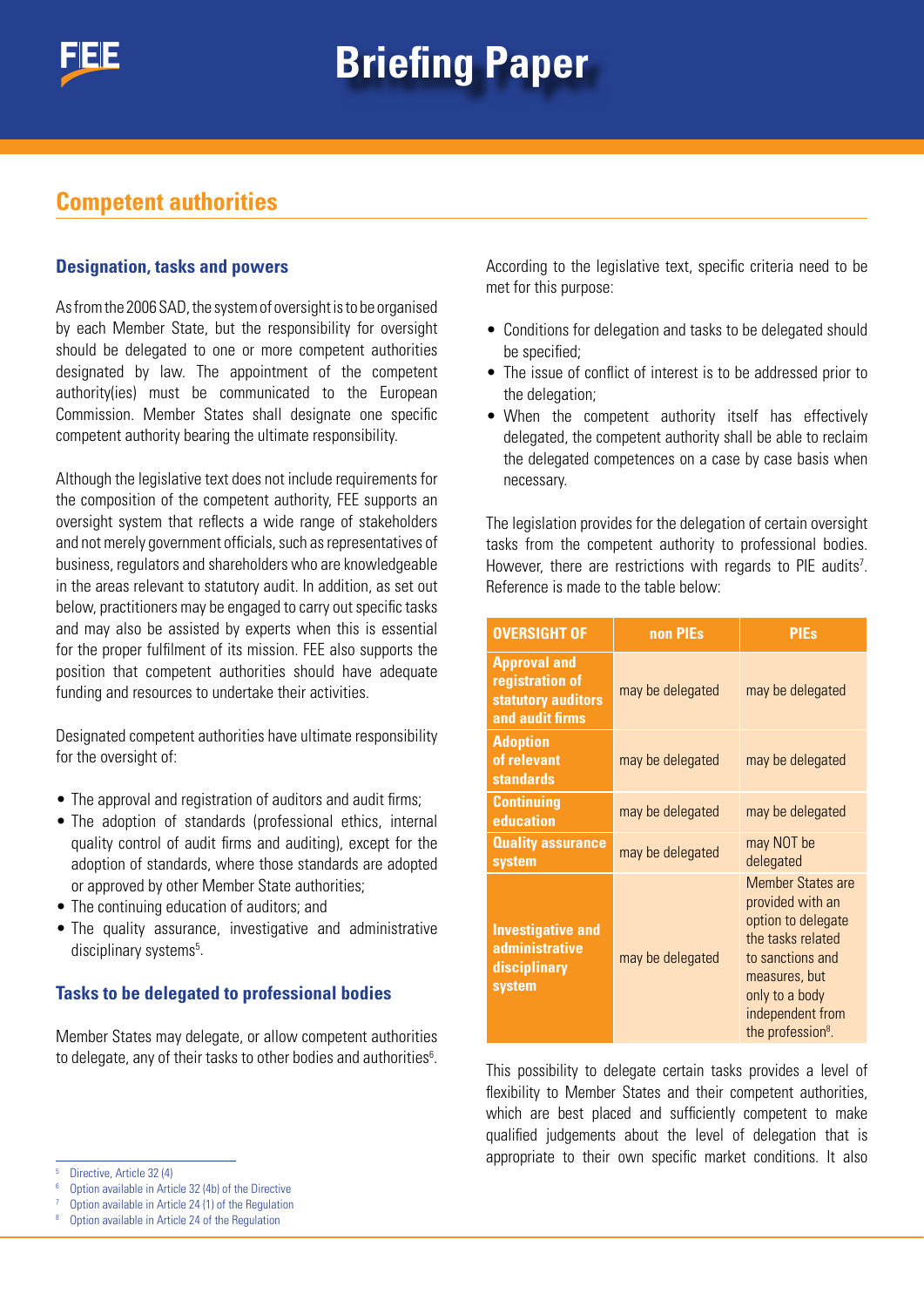enables competent authorities to operate more cost efficiently and helps ensure that these tasks are performed with the highest level of up-to-date experience and expertise while applying the criteria and conditions specified in the Directive and Regulation. FEE supports the application of this Member State option.

According to FEE, an appropriate balance between the need for independence from the audit profession and the skills and knowledge required for the task of supervising the audit profession should be sought.

A proper separation of powers according to the "trias politica" principle may be seen as another argument in favour of the delegation to professional or other bodies where the three powers of "legislation", "investigation" and "sanctions" need to function independently.

**According to the options available in Article 32 (4b) of the supervisory body<sup>11</sup>. Directive and in Article 24 (1) of the Regulation, delegation of tasks is possible from competent authorities to professional bodies under certain conditions. FEE supports the use of this option as it allows for practical solutions focused on operational effectiveness and cost efficiency, whilst leveraging of the experience of the professional bodies and enabling proper separation of powers.**

#### **Involvement of experts and practitioners**

The public oversight system must be independent from the auditors and audit firms and has to be governed by non practitioners who have thorough knowledge and expertise in the relevant areas. The Regulation specifies that all persons involved in the governance and decision making of the competent authority cannot, during their involvement or in the course of the three previous years<sup>9</sup>:

- Carry out statutory audits;
- Have voting rights in an audit firm:
- Have any membership of the administrative, management or supervisory body of an audit firm; and
- Have any contractual relationship with an audit firm (including being a partner or employee).

However, the option that allows Member States and competent authorities to consult experts and practitioners $10$  in some of the oversight tasks was retained from the 2006 SAD. Experts, including practitioners, may be contracted for certain tasks assigned to competent authorities, including certain oversight tasks for the auditors of PIEs, where delegation is not permitted for quality assurance review, investigations and disciplinary matters.

FEE encourages the implementation of this option by Member States and competent authorities: it will ensure that oversight bodies have an appropriate mechanism to set up expert groups. This will allow the oversight body to identify, assess and use relevant up-to-date expertise and experience from practitioners regarding the workings of the audit profession and the conduct of statutory audits. The involvement of experts and practitioners could be effected by creating an advisory committee to the

**According to the option available in Article 32 (3) of the Directive, competent authorities may engage practitioners or contract experts when necessary under the condition that they are not involved in any decision making. FEE supports the use of this option.**

**In compliance with the option available in Article 24 (1) of the Regulation, delegation of tasks related to inspections of auditors of PIEs is not possible. Nevertheless, according to the option available in Article 21 of the Regulation, competent authorities may consult experts to carry out specific tasks. The use of this option would secure an appropriate mechanism to identify, assess and use relevant up-to-date expertise and experience from practitioners regarding the workings of the audit profession and the conduct of statutory audits.**

<sup>&</sup>lt;sup>9</sup> Directive, Article 32 (4)

<sup>&</sup>lt;sup>10</sup> Options available in Article 32 (3) of the Directive and Article 21 of the Regulation

<sup>&</sup>lt;sup>11</sup> Refer to the section on 'Cooperation and coordination of oversight activities at EU level' for further information.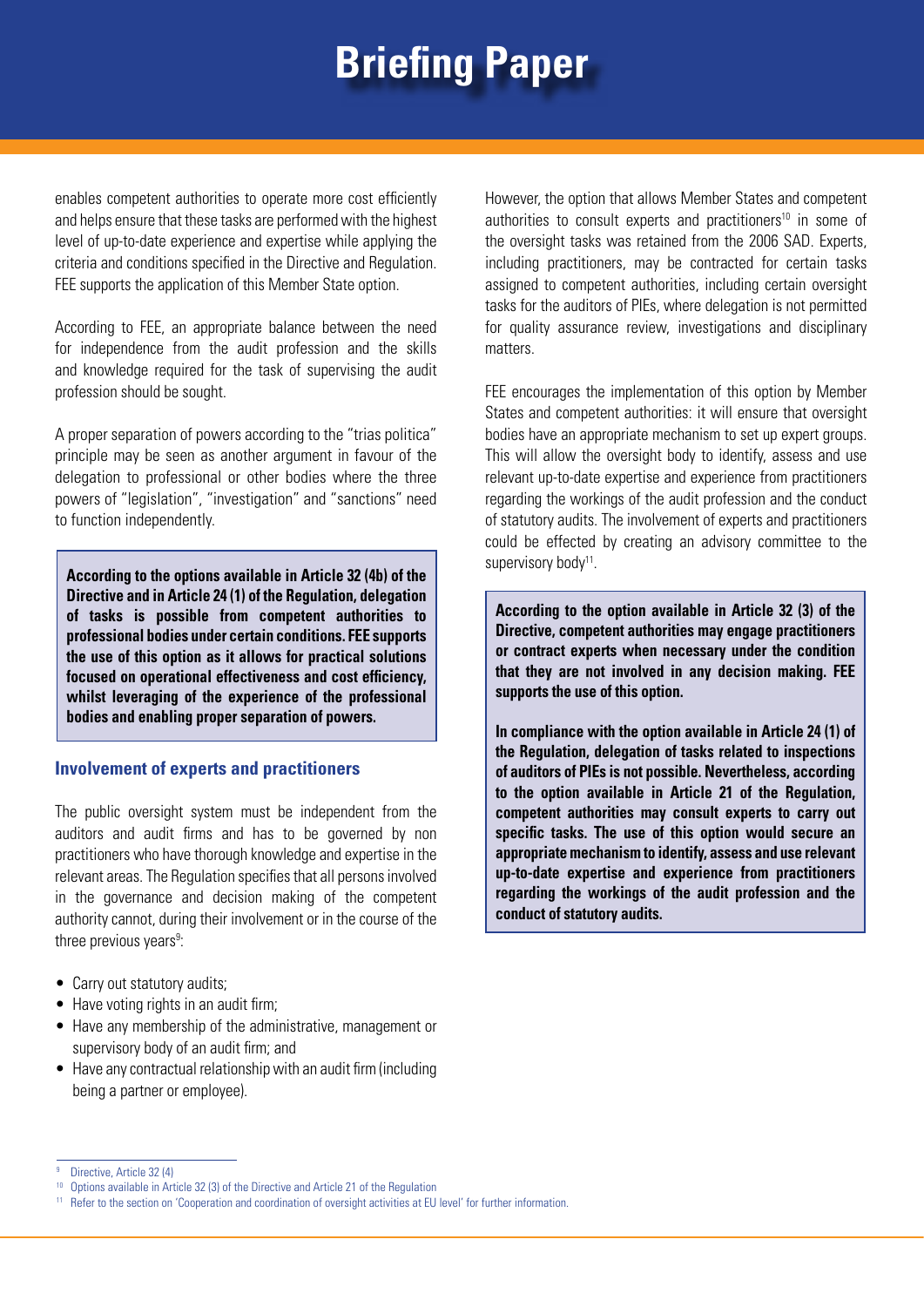### **Quality assurance**

Quality assurance reviews (QAR) are one of the major elements of oversight. Every statutory auditor and audit firm has to undergo a QAR at least every six years (which is consistent with the 2006 SAD) and every three years for the auditors of PIEs. In addition, both the Directive<sup>12</sup> and Regulation<sup>13</sup> require that QARs are performed more often if considered necessary by a "risk analysis". Reviewers performing QAR need to comply with educational, experience and independence requirements<sup>14</sup>.

According to the Directive, the overall scope of the QAR, as well as the requirements placed upon the reviewers, should be appropriate and reflect the scale and complexity of the activity of the reviewed statutory auditor or audit firm, also taking into account the scale and complexity of the business of the audited entity<sup>15</sup>. FEE supports the adoption of appropriate proportionality measures in the design and application of QARs.

The Regulation refers to QARs as "inspections" and defines the term of "inspector" as a person contracted by the competent authority to perform the review<sup>16</sup>. The Regulation is stricter on the criteria for the appointment of inspectors, who, in addition to the requirements placed upon reviewers, cannot be practising statutory auditors or be associated with any statutory auditors or audit firm in any way. However,

competent authorities are given an option to contract experts for carrying out specific tasks for the inspections<sup>17</sup>.

**According to the option available in Article 26 (5) of the Regulation, competent authorities may contract experts for carrying out specific tasks for inspection purposes. FEE supports the use of this option as it enables competent authorities to involve relevant up-to-date practical expertise relating to the application of accounting and auditing standards and experience from practitioners who use their professional judgement and comply with documentation requirements.**

The Regulation defines the minimum scope of inspection as<sup>18</sup>:

- An assessment of the design of the internal quality control system of the statutory auditor or audit firm;
- Adequate compliance testing of procedures and review of audit files of PIEs in order to verify the effectiveness of the internal quality control system; and
- In the light of the findings from the above testing, an assessment of the content of the most recent annual transparency report.

## **Imposing sanctions**

#### **Type of sanctions and breach reporting mechanism**

The matters of investigations and sanctions were briefly mentioned in the 2006 SAD: it was stated that Member States shall establish an effective system of penalties for statutory auditors and audit firms that do not perform the audit in accordance with all legal requirements, and that the system, as well as the penalties imposed, shall be made publicly available.

The Directive introduces detailed requirements on the sanctioning powers of the competent authority<sup>19</sup>. The competent authority should be provided with certain sanctioning powers,

which should be separated according to the "trias politica" principle, and at least the following<sup>20</sup>:

- A notice requiring the natural or legal person responsible for the breach to cease such conduct and to abstain from any repetition of that conduct;
- A public statement, which indicates the person responsible and the nature of the breach, published on the website of the competent authorities $21$ :
- A temporary prohibition of up to three years banning:
	- o The statutory auditor, the audit firm or the key audit partner from carrying out statutory audits and/or signing audit reports;

<sup>12</sup> Directive, Article 29 (1), (h)

<sup>&</sup>lt;sup>13</sup> Regulation, Article 26 (2)

Directive, Article 26 (2)

<sup>15</sup> Directive, Article 29 (3)

<sup>&</sup>lt;sup>16</sup> Regulation, Article 26 (1)

<sup>17</sup> Option available in Article 26 (5) of the Regulation

<sup>18</sup> Regulation, Article 26 (6)

<sup>19</sup> Directive, Articles 30, 30a-f

<sup>20</sup> Directive, Article 30a (1)

<sup>&</sup>lt;sup>21</sup> Refer to the section 'Publication and Communication of sanctions' for further information.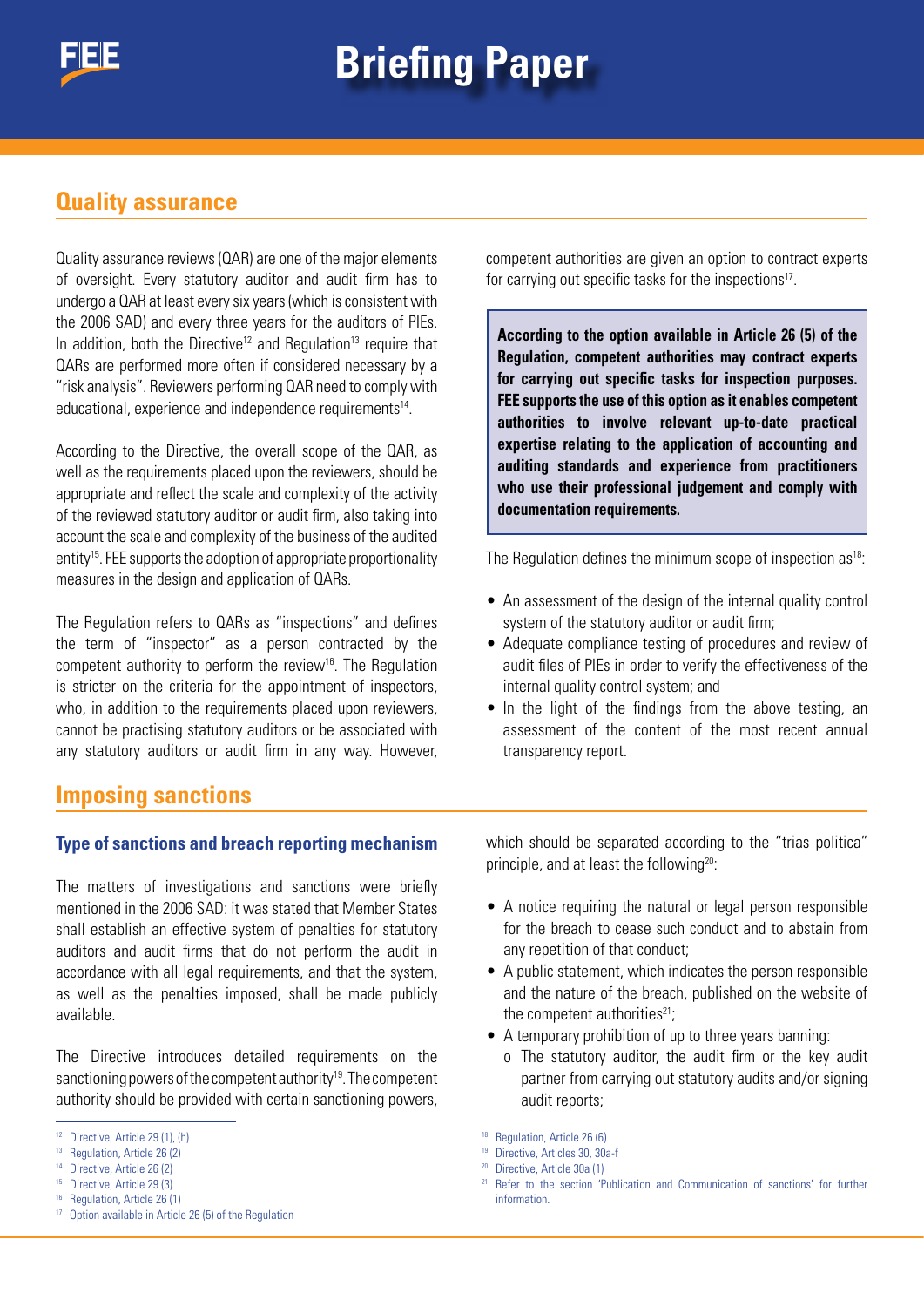- o A member of an audit firm or a member of an administrative or management body of a PIE from exercising functions in audit firms or PIEs;
- A declaration that the audit report does not meet the EU requirements;
- Administrative pecuniary sanctions on natural and legal persons.

Member States have the option to add other sanctioning powers to the list above<sup>22</sup>.

When determining the level and type of a sanction, the competent authority should consider all relevant circumstances<sup>23</sup>, including the gravity and duration of the breach, the degree of responsibility and the level of cooperation of the person involved. Every decision made by the competent authority in relation to sanctions can be subject to appeal<sup>24</sup>.

To enable the competent authority to impose sanctions when needed, it is important that an effective mechanism for reporting breaches is established within each Member State.

Such mechanism should satisfy the following criteria<sup>25</sup>:

- The reporting of breaches and the follow-up process should be executed in accordance with specifically defined procedures;
- Personal data of all persons involved in the process of reporting the breach are protected;
- The person accused of a breach must be enabled to execute the right to a defence and to be heard.

Specific procedures for reporting breaches via internal channels should also be established within audit firms<sup>26</sup>.

#### **Publication27 and communication of sanctions**

The information about the person responsible for the breach and the nature of the breach should be published on the competent authority's website as soon as possible and should remain available to the public for at least five years.

Sanctions, which are still subject to appeal, may be published based on permission from the Member State<sup>28</sup>. The outcome of any appeal needs to be provided as soon as possible.

The competent authority should ensure that the publication of sanctions does not violate the right to respect private and family life and the right of protection of personal data<sup>29</sup>. The information may be disclosed anonymously by application of the Member State option not to include personal data<sup>30</sup>.

The annual overview of all sanctions imposed and administrative measures taken by the competent authority should be communicated to the Committee of European Auditing Oversight Bodies (CEAOB), which will include this information in its annual report. The imposition of a ban on a statutory auditor or the audit firm as described in the list of sanctioning powers above should be communicated to the CEAOB immediately<sup>31</sup>.

**FEE recognises that the improved clarity in the provisions related to sanctions included in the Directive is a contribution to enhancing audit quality. However the implementation of additional Member State options should be very carefully considered.**

### **Enhancing communication between auditors and competent authorities**

The new audit reform adds further requirements for the communication between competent authorities and statutory auditors or audit firms carrying out the audit of PIEs<sup>32</sup>. The auditor must report to the competent authority immediately after becoming aware of information which could be connected to or lead to:

- Directive, Article 30d
- <sup>25</sup> Directive, Article 30e (2)
- <sup>26</sup> Directive, Article 30e (3)
- <sup>27</sup> Directive, Article 30c
- The refusal to issue an audit opinion or the issuing of an adverse opinion;
- Material breaches of laws, regulations or other relevant legislative provisions;
- Threats to the going concern of the audited entity.

<sup>&</sup>lt;sup>22</sup> Option available in Article 30a (3) of the Directive  $^{23}$  Directive, Article 30b (1)

<sup>28</sup> Option available in Article 30c (1) of the Directive

<sup>&</sup>lt;sup>29</sup> Refer to the 'Charter of Fundamental Rights of the European Union'

<sup>&</sup>lt;sup>30</sup> Option available in Article 30 (3) and Article 30c (3) of the Directive

<sup>&</sup>lt;sup>31</sup> Directive, Article 30f

<sup>&</sup>lt;sup>32</sup> Regulation, Article 12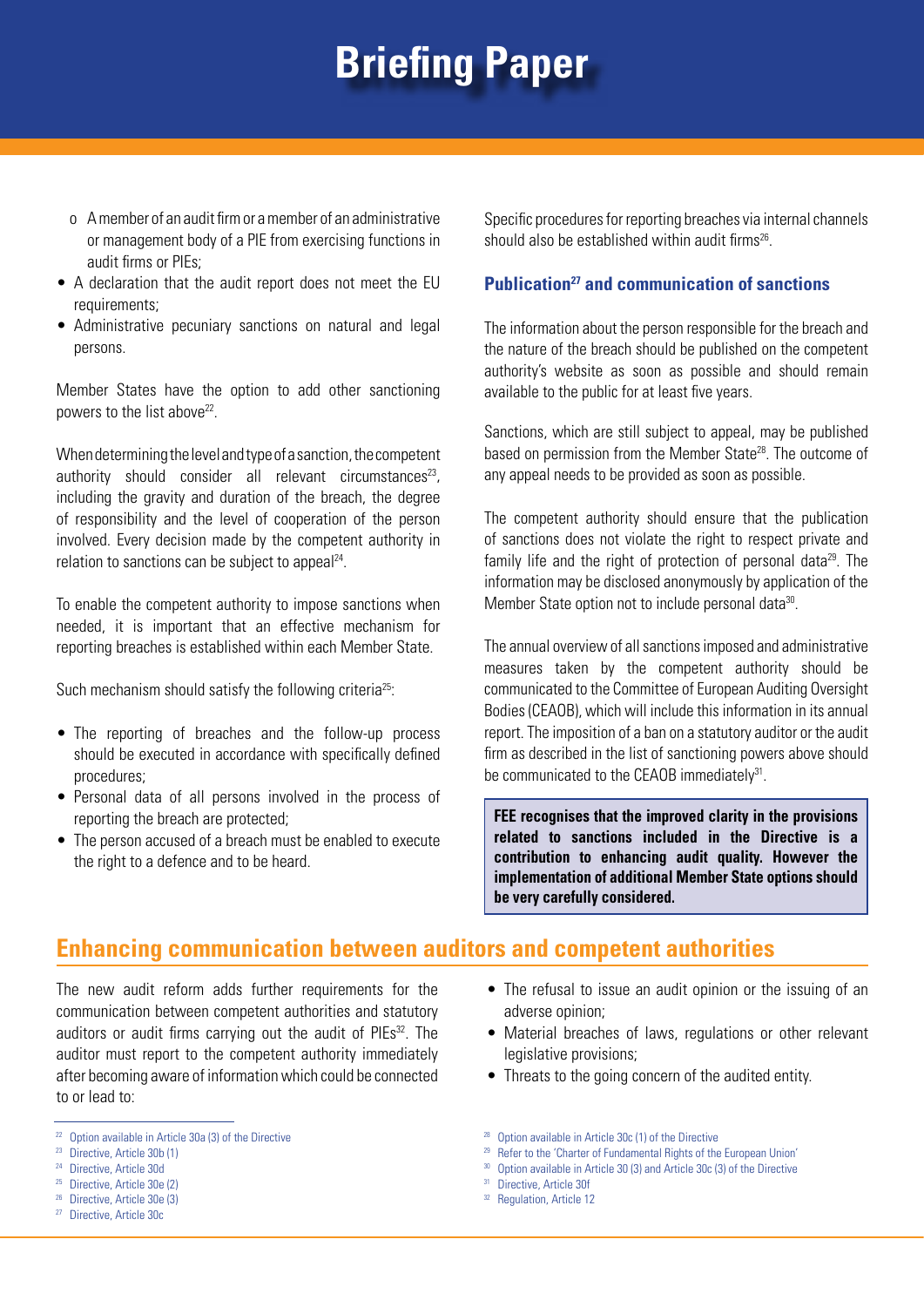

The competent authorities overseeing credit institutions and insurance undertakings and the auditors of these entities should establish an effective dialogue and share the responsibility to do so. In order to facilitate this dialogue, the EBA and the EIOPA should issue guidelines specific to the oversight of credit institutions and insurance undertakings.

The European Systemic Risk Board (ESRB) should be informed about all significant matters relating to systemically important financial institutions. The issues are to be communicated in a meeting with statutory auditors and audit firms of all global systemically important institutions. Such a meeting is to be organised by the ESRB together with the CEAOB.

**In general terms FEE recognises the importance of developing communication and dialogue between auditors and competent authorities. The exchange of information should in principle, be in the form of a threeway communication between the competent authority, the auditor and the audited entity. There may however be cases where it might not be appropriate to involve the audited entity.**

**Greater communication and cooperation between auditors and competent authorities would not only result in improved audit quality, but also in more meaningful and efficient supervision carried out by the relevant competent authorities in the EU.**

### **Cooperation and coordination of oversight activities at EU level**

Currently, cooperation and coordination of oversight activities at EU level are ensured by one representative of each Member State participating in an EU discussion forum – the European Group of Auditors' Oversight Bodies (EGAOB). The Regulation<sup>33</sup> provides for a new body to be established to ensure closer cooperation and harmonisation of oversight at EU level – the CEAOB.

#### **Composition of the CEAOB**

The competent authority of each Member State will appoint one representative as a Committee Member; one Member will also be nominated by the European Securities and Market Authority (ESMA), the latter having no voting rights. While the EGAOB is chaired by the European Commission, the CEAOB will be chaired by an elected representative of a Member State and vice chaired by a member appointed by the European Commission. The governance of the Committee will therefore be independent from the European Commission. The CEAOB may request assistance from ESMA, the European Banking Authority (EBA) or the European Insurance and Occupational Pensions Authority (EIOPA) when necessary.

#### **Main tasks**

The Committee ought to assume the existing role of the EGAOB and will be responsible for coordinating the activities of the national regulators, including the following coordinating activities<sup>34</sup>:

- Facilitation of the exchange of information, expertise and best practices for the implementation of the Directive and Regulation;
- Providing expert advice to the Commission as well as to the competent authorities, at their request, on issues related to the implementation of the Directive and Regulation;
- Contribution to the technical assessment of public oversight systems of third countries and to the international cooperation between Member States and third countries in that area<sup>35</sup>:
- Contribution to the improvement of cooperation mechanisms for the oversight of PIEs' audit firms or the networks to which they belong;
- Contribution to the technical examination of International Standards on Auditing (ISAs), including the processes for their elaboration, with a view to their adoption at EU level.

Regulation, Article 30

Regulation, Article 30 (7)

<sup>&</sup>lt;sup>35</sup> For additional information, refer to the FEE Factsheet on Cross-border audit oversight updated in June 2014: http://www.fee.be/images/Factsheet\_Cross\_border\_audit\_oversight\_1406.pdf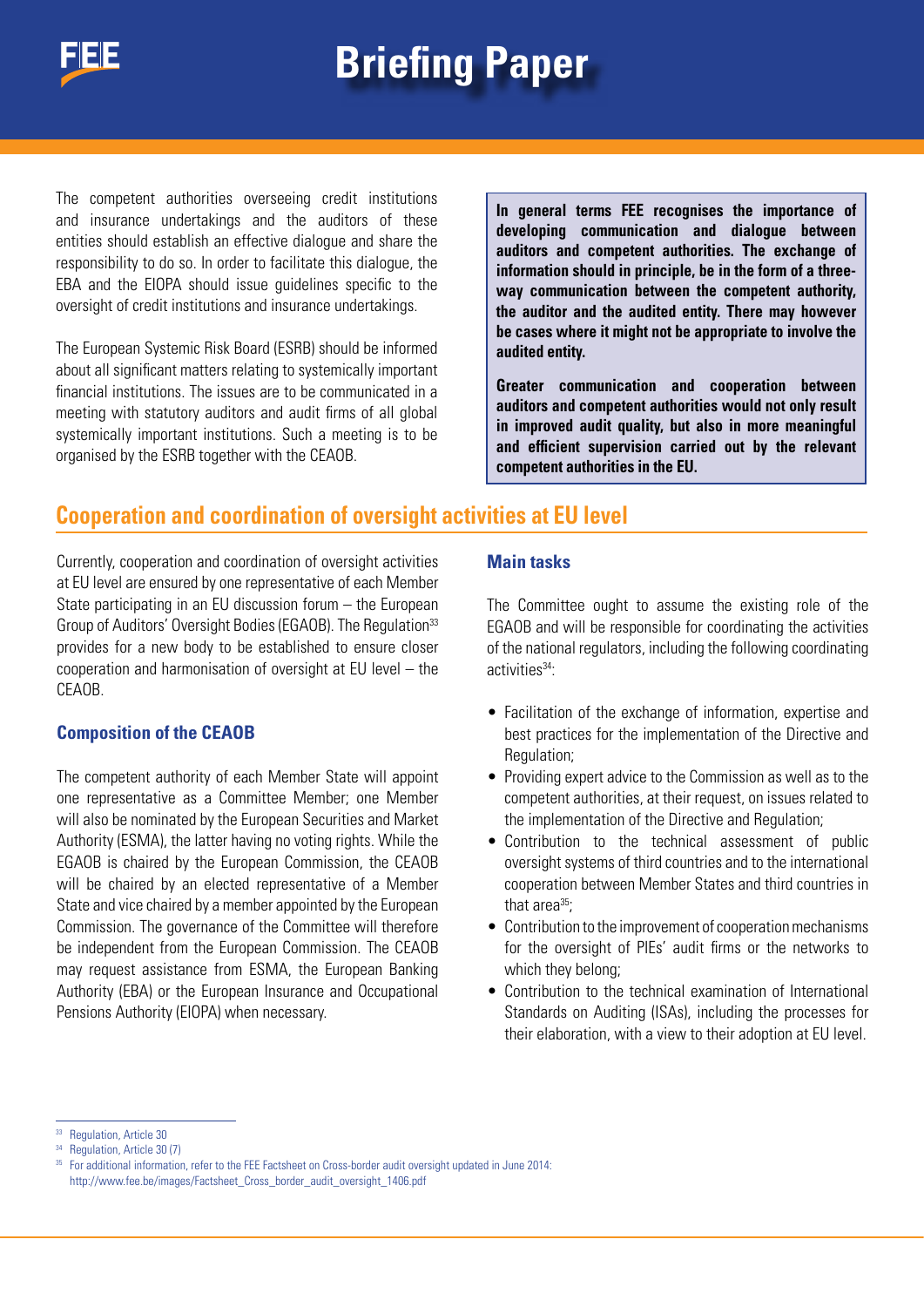The CEAOB may also adopt non-binding guidelines or opinions in order to enhance consistent application of the Directive and Regulation. These guidelines are to be published by the European Commission.

**Since one of the goals of the audit reform is to move towards greater harmonisation across EU Member States, FEE welcomes the creation of the CEAOB as a dedicated independent committee responsible for the cooperation and coordination of the oversight of the audit profession.**

**Considering the activities of the CEAOB, FEE believes that the creation of subgroups or advisory bodies comprising a wider range of stakeholders including representatives of business, investors, the audit profession and regulators would be beneficial in a number of areas, especially regarding ISA adoption and other matters such as supervision coordination at international level.**

#### **Enhanced cooperation**

The basis for cooperation between competent authorities of each Member State remains the same as in the 2006 SAD. The competent authorities of the Member States should cooperate with each other, where necessary, for the purpose of carrying out their oversight duties regarding statutory audits, mainly via the exchange of relevant information. A new Member State option allowing competent authorities to share confidential information with a number of other institutions<sup>36</sup>, as long as it promotes the execution of their tasks, is introduced.

The cooperation should be enhanced, especially with regards to the quality assurance reviews, investigations and on site inspections. However, information which could adversely affect the sovereignty, security or public order of the requested Member State<sup>37</sup> does not have to be provided to the requesting competent authority. If a competent authority becomes aware of non-compliance with the Regulation of a statutory auditor or audit firm operating in a different Member State, the competent authority of the latter Member State should be alerted. Any investigations or on site inspections should be carried out under the authority of the competent authority of that Member State in which the inspection takes place. Some personnel from different competent authorities may accompany the team charged with such investigation.

**FEE believes that closer cooperation and sharing of information across Member States can contribute to more effective detection of breaches. Moreover, both the time and the resources invested in oversight can be saved. Increased dialogue between EU audit oversight bodies should be encouraged on a regular basis by exchange of views and experience regarding planning, performance and results of the oversight activities carried out.**

FEE believes that closer cooperation and sharing of information across Member States can contribute to more effective detection of breaches. Moreover, both the time and the resources invested in oversight can be saved. Increased dialogue between EU audit oversight bodies should be encouraged on a regular basis by exchange of views and experience regarding planning, performance and results of the oversight activities carried out.

#### **Colleges of competent authorities38**

A special form of cooperation as described by the Regulation is represented by colleges of competent authorities. A college can be described as a coalition of competent authorities from more than one Member State, representing a specific pan-European audit firm, established within the jurisdiction of a Member State participating in the college and registered in a number of Member States.

The colleges should be created upon a request submitted by competent authorities of Members States where the given statutory auditor, audit firm or a network operates. The request is submitted to the CEAOB.

A facilitator of the college is to be selected by its members within three weeks of its establishment and coordination agreements have to be specified within the next two weeks regarding the following<sup>39</sup>:

<sup>&</sup>lt;sup>36</sup> Competent authorities charged with oversight of PIEs, the European System of Central Banks and the European Central Bank, in their capacity as monetary authorities, the European Systematic Risk Board (Option available in Article 36 (4a) of the Directive)

<sup>37</sup> Regulation, Article 31 (3)

<sup>38</sup> Regulation, Article 32

<sup>39</sup> Regulation, Article 32 (6)